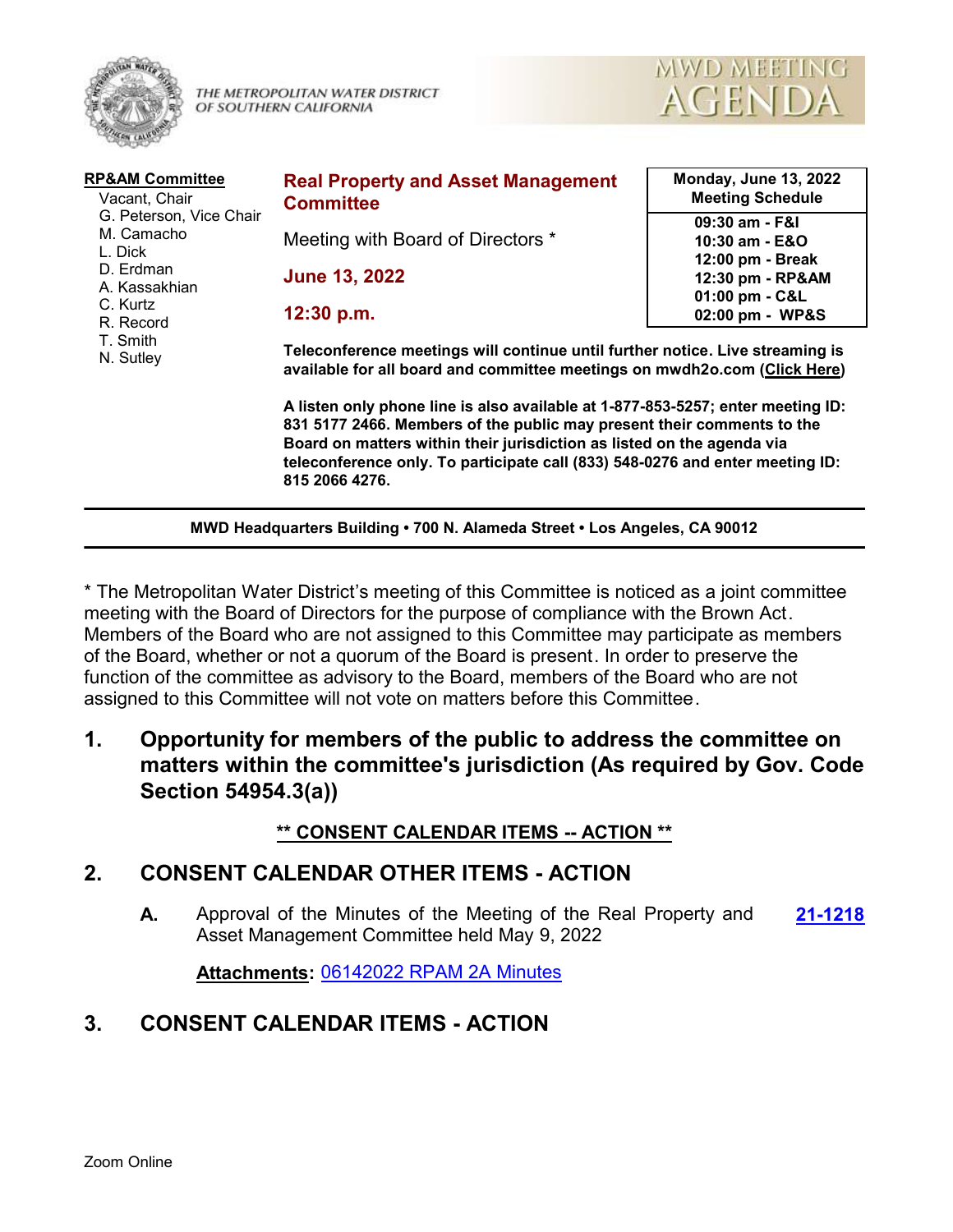**7-11** Review and consider the U.S. Bureau of Land Management's Final **[21-1201](http://mwdh2o.legistar.com/gateway.aspx?m=l&id=/matter.aspx?key=2293)** Environmental Impact Statement certified to satisfy CEQA and take related CEQA actions, and authorize the General Manager to grant a permanent easement for transmission line purposes to Delaney Colorado River Transmission, LLC on Metropolitan-owned property near Blythe, California in the county of Riverside

[06142022 RPAM 7-11 B-L](http://mwdh2o.legistar.com/gateway.aspx?M=F&ID=ec8ba98d-a385-4e24-a0c5-75d336cc01a8.pdf) **Attachments:** [06132022 RPAM 7-11 Presentation](http://mwdh2o.legistar.com/gateway.aspx?M=F&ID=6532325b-0bbd-46a1-9db6-d0017075c132.pdf)

**7-12** Review and consider the Lead Agency's adopted Mitigated **[21-1202](http://mwdh2o.legistar.com/gateway.aspx?m=l&id=/matter.aspx?key=2294)** Negative Declaration and take related CEQA actions, and adopt a resolution for Calleguas Municipal Water District Annexation No. 104 to Calleguas and Metropolitan

[06142022 RPAM 7-12 B-L](http://mwdh2o.legistar.com/gateway.aspx?M=F&ID=39cdd997-b6e7-4744-a58c-9dd3083f0b40.pdf) **Attachments:** [06132022 RPAM 7-12 Presentation](http://mwdh2o.legistar.com/gateway.aspx?M=F&ID=30ff5635-b644-4af8-ad5e-84be167f25c7.pdf)

**7-13** Adopt resolution for Calleguas Annexation No. 106 to Calleguas **[21-1203](http://mwdh2o.legistar.com/gateway.aspx?m=l&id=/matter.aspx?key=2295)** Municipal Water District and Metropolitan; the General Manager has determined that the proposed action is exempt or otherwise not subject to CEQA

[06142022 RPAM 7-13 B-L](http://mwdh2o.legistar.com/gateway.aspx?M=F&ID=c7a844ff-afc5-42b6-b89f-35b85c75248a.pdf) **Attachments:** [06132022 RPAM 7-13 Presentation](http://mwdh2o.legistar.com/gateway.aspx?M=F&ID=24343cf7-0fc8-4703-ac4d-4229537b776f.pdf)

### **\*\* END OF CONSENT CALENDAR ITEMS \*\***

### **4. OTHER BOARD ITEMS - ACTION**

**NONE** 

### **5. BOARD INFORMATION ITEMS**

NONE

### **6. COMMITTEE ITEMS**

**NONE** 

### **7. MANAGEMENT REPORTS**

**a.** Real Property Group Manager's Report **[21-1219](http://mwdh2o.legistar.com/gateway.aspx?m=l&id=/matter.aspx?key=2311)**

**Attachments:** [06132022 RPAM 7a Presentation](http://mwdh2o.legistar.com/gateway.aspx?M=F&ID=d0020697-87cc-41af-91e3-524425cc3760.pdf)

## **8. FOLLOW-UP ITEMS**

Zoom Online